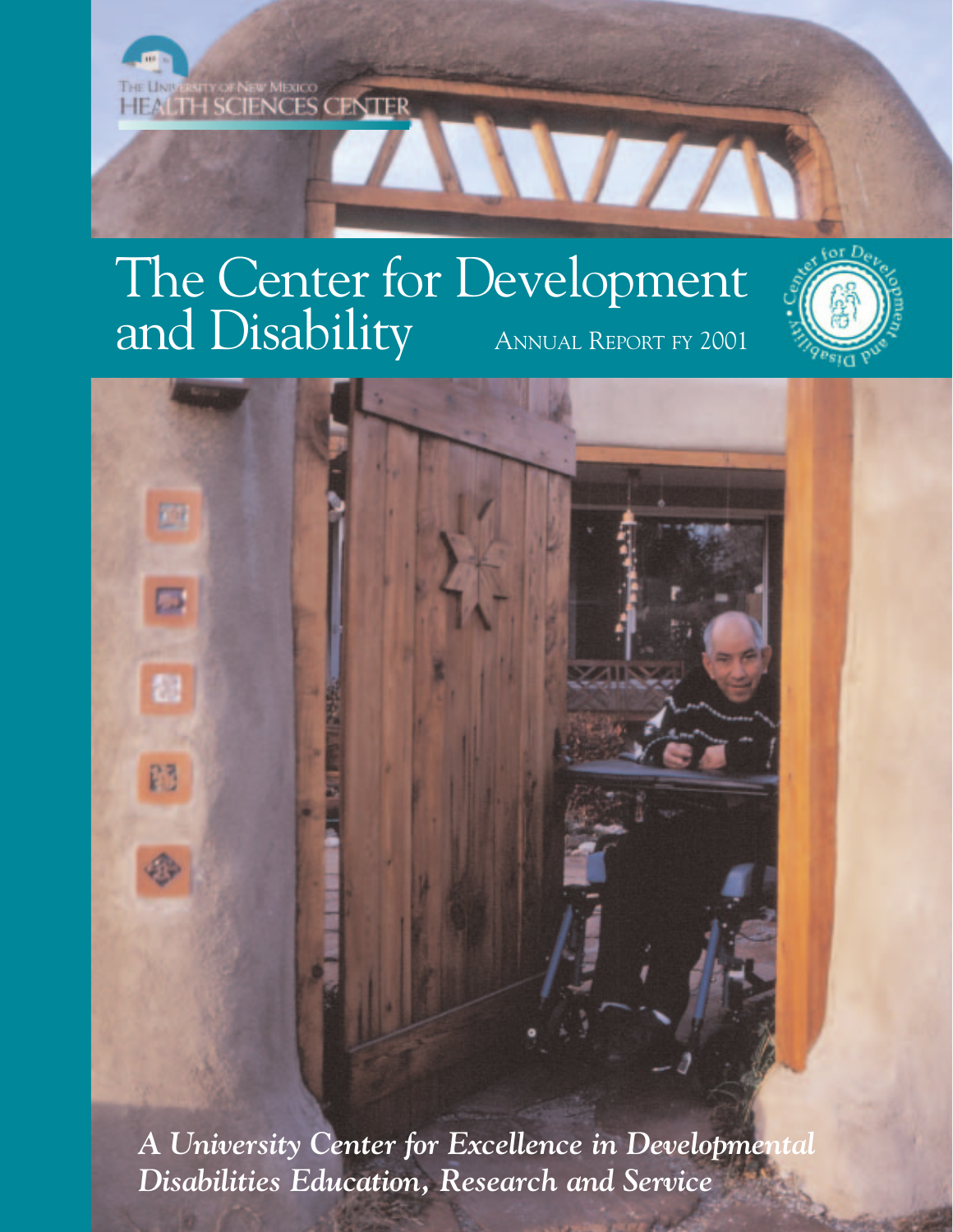

## The Center for Development and Disability

The Center for Development and Disability (CDD) is New Mexico's University Center for Excellence in Developmental<br>Disabilities Education, Research and Service (previously known as a UAP). These centers are authorized by th Developmental Disabilities Assistance and Bill of Rights Act to build the capacities of states and communities to respond to the needs of individuals with developmental disabilities and their families and are given core funding by the Administration on Developmental Disabilities (ADD). Funding for other programs and projects is obtained through state contracts, federal grants and private funding. There are 61 centers located in every state and territory, which function as a national network of programs.

The mission of the CDD is the full inclusion of people with disabilities and their families in their community by: engaging individuals in making life choices; partnering with communities to build resources; and improving systems of care.

The CDD accomplishes this mission through innovative:

- Interdisciplinary training
- Dissemination of information
- Provision of exemplary direct service and technical assistance
- Applied research

The following values direct the work of the CDD and its programs:

- Cultural and linguistic diversity
- Inclusion and accessibility for all individuals
- Partnerships and collaboration that encourage capacity building within communities
- Innovative, interdisciplinary & research-based practice

## *O*ur Vision

Guided by individuals with disabilities and their families who help design, provide, and evaluate our efforts, the Center for Development and Disability:

- Identifies, develops and strengthens opportunities and choices for all persons with disabilities and their families throughout their lives so that they are included in all aspects of society;
- Participates in collaborations to enhance resources and maximize opportunities for all persons with disabilities, their families and those who support them;
- Responds to the most important interests and concerns of all persons with disabilities and their families through leadership in education, research and service; and
- Influences policies to reflect what is known about the variety of strengths and needs of all persons with disabilities and their families, while recognizing and integrating the diverse values of individuals, families and communities.

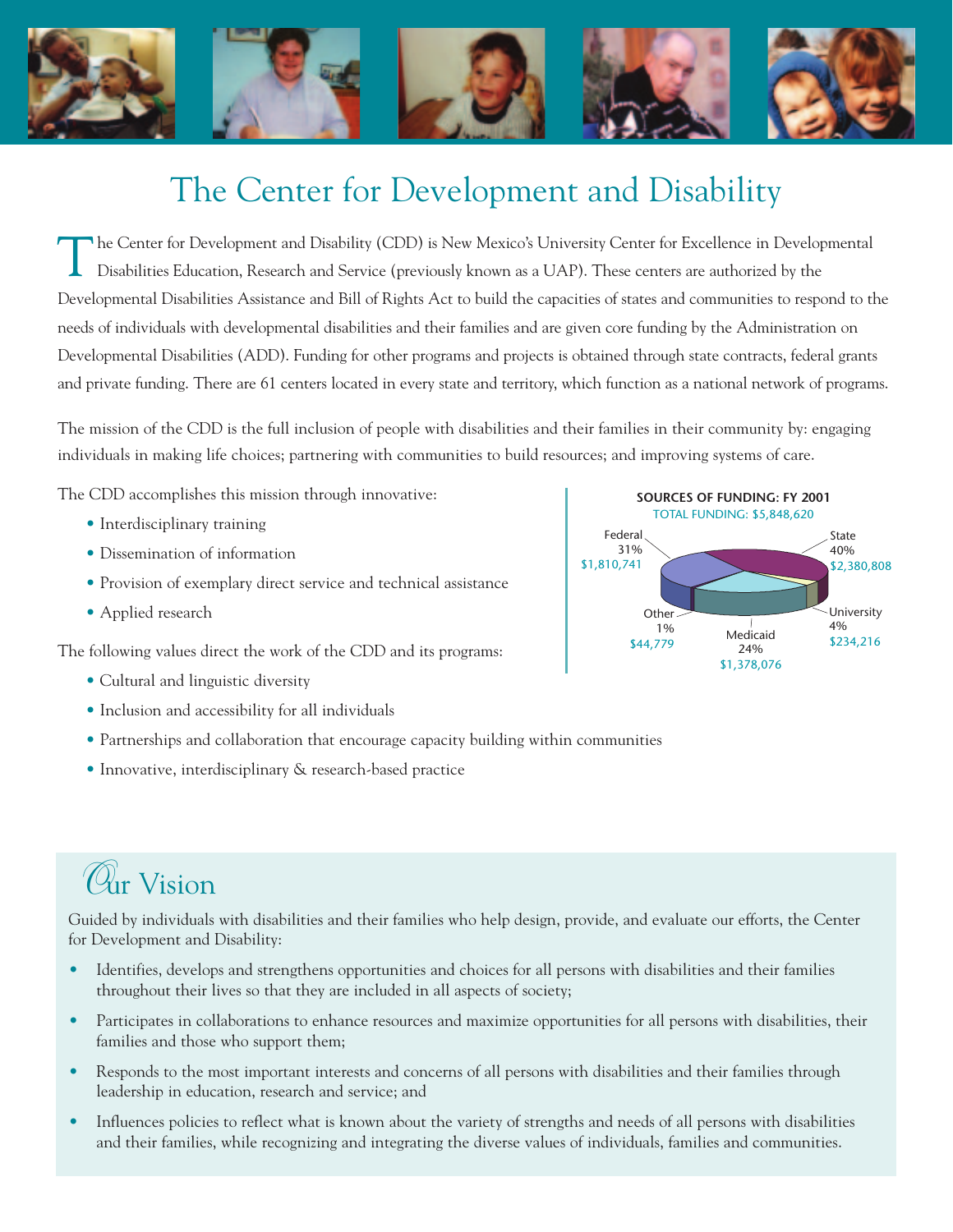

### The Center's Impact in New Mexico

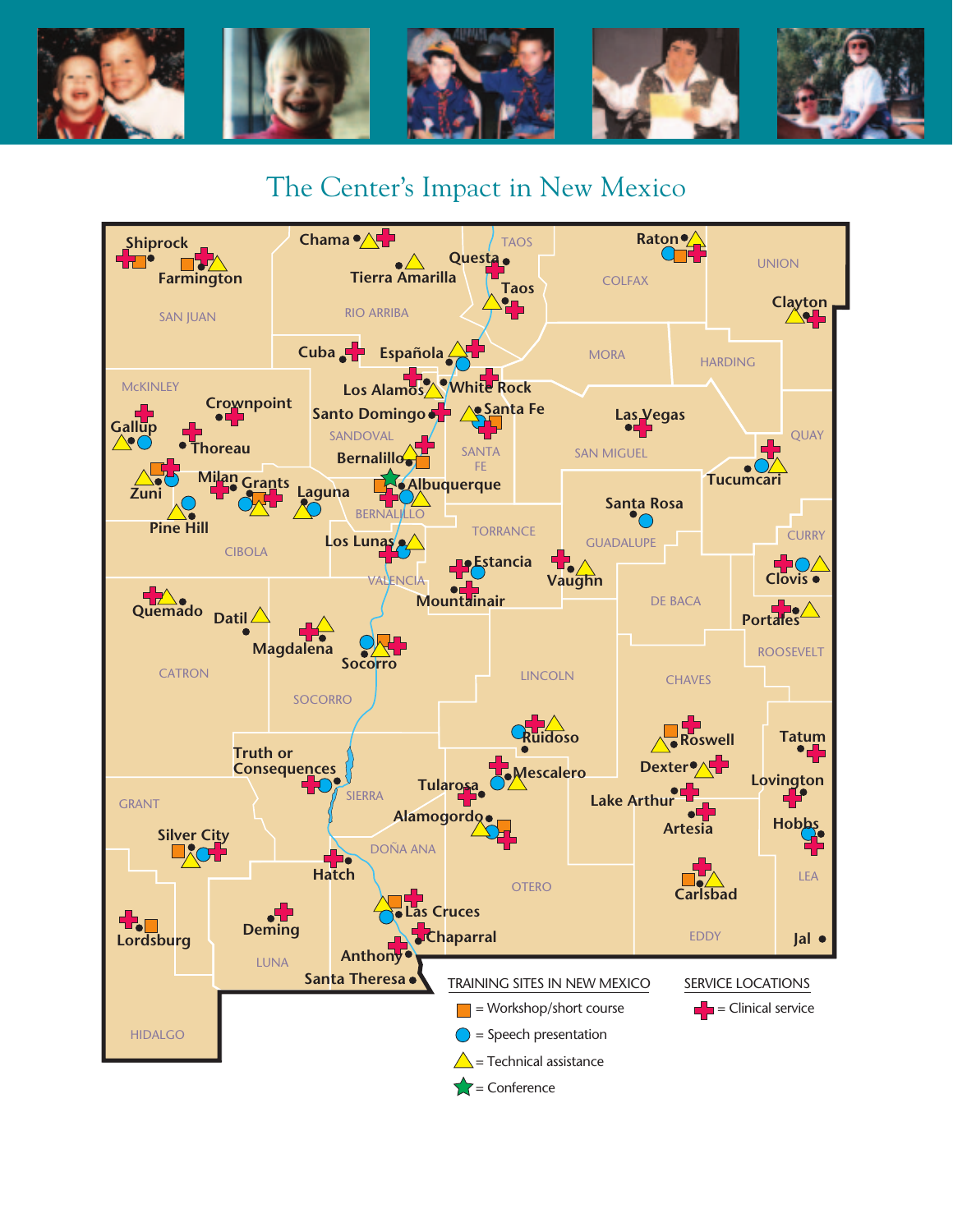

#### **CDD Programs and Projects**

The Center for Development and Disability consists of numerous programs funded by a variety of different state and federal agencies. All CDD programs are committed to the mission of the CDD and to providing services and supports to individuals with disabilities and their families throughout New Mexico. CDD programs support the mission of the University of New Mexico Health Sciences Center as follows:

#### **Innovative, collaborative interdisciplinary education**

**NM LEND Program** is an interdisciplinary graduate leadership training program in neurodevelopmental disabilities.

**Cultural Aspects of Healthcare** developed and presented three regional continuing education conferences that addressed the relationship of culture to healthcare.

**Project for NM Children and Youth who are Deafblind** is a statewide program designed to provide technical assistance, training, distance education, and networking information to families, service providers, individuals birth through 21, who are deafblind.

**Project DISCUSS** developed an innovative training model using problem-based learning and on-line telecommunications, for regular educators, special educators, parents and other personnel who work with children with autism.

**Southwest Autism Network** is a statewide family support, technical assistance and training network that employs trained regional parent coordinators to provide training and support in their communities.

**Project ACCESS** is a person-centered assistive technology training program with an emphasis on the needs of individuals with developmental disabilities age 40 and older.

**Project Na'nitin** developed training to maximize the knowledge and skills of Navajo paraprofessionals and parents to work more effectively with children with special needs.

**Functional Behavioral and Positive Supports Project** developed a web-based course for educators and families.

**NO Walls** is a community technology center which collaborates with the Albuquerque Public Library to increase the capacity of persons with disabilities, their families, service providers, teachers and advocates in the Albuquerque metropolitan area to use computer technology to access information.

**Medicaid Training Initiative** provides training and technical assistance for professionals, consumers and family members on how they can access Medicaid funding for augmentative and alternative communication devices.

**Early Childhood Network** provides collaborative and responsive training, consultation and technical assistance to groups and individuals working with young children with developmental delays, or risk conditions, and their families.

**Early Evaluation Support Project** provides training and interdisciplinary teaching evaluations for young children within six school districts throughout the state.

**Advocates Alliance Transition Project** uses a communitybased quality of life enhancement process to support students with developmental disabilities and their families to live successfully in their communities.

**Natural Supports** developed training for community providers and university/government employers in awareness and implementation of natural supports for integrated employment.

**Family Support Project** is a systems change project that is working with families of adolescents and young adults with developmental disabilities and the NM Department of Health to develop a model of family directed support.

#### **Distance Learning and Web-based Courses**

**EDETS Online** is an online tutorial providing early intervention professionals with an interactive tool designed to help insure appropriate eligibility determination and evaluation practices according to the New Mexico Family Infant Toddler Program (FIT) requirements (Part C of the Individuals with Disabilities Education Act).

**Assessment and Interventions:** Case Studies in Deafblindness, an online web course, was developed to encourage participants to discuss assessment and intervention strategies through problem-based learning and case analysis on a variety of children and youth who are deafblind.

**Functional Behavior and Positive Supports**, an online web course on functional behavioral analysis (assessment) and positive behavior supports for children in public schools, was developed at the CDD by an interdisciplinary team in collaboration with the Albuquerque Public School District.

**Autism Spectrum Disorder** is an online web course and was developed to train interdisciplinary teams including family members, teachers, therapists, educational diagnosticians, educational assistants, administrators, and university students with the overall goal of increasing the participant's skills in the development of individualized educational programs for children with pervasive developmental disorder/autism.

**Project SET** (Specialized Early Teaching for Young children with Autism Spectrum Disorders) is offering a series of regionbased, online discussions designed for individuals interested in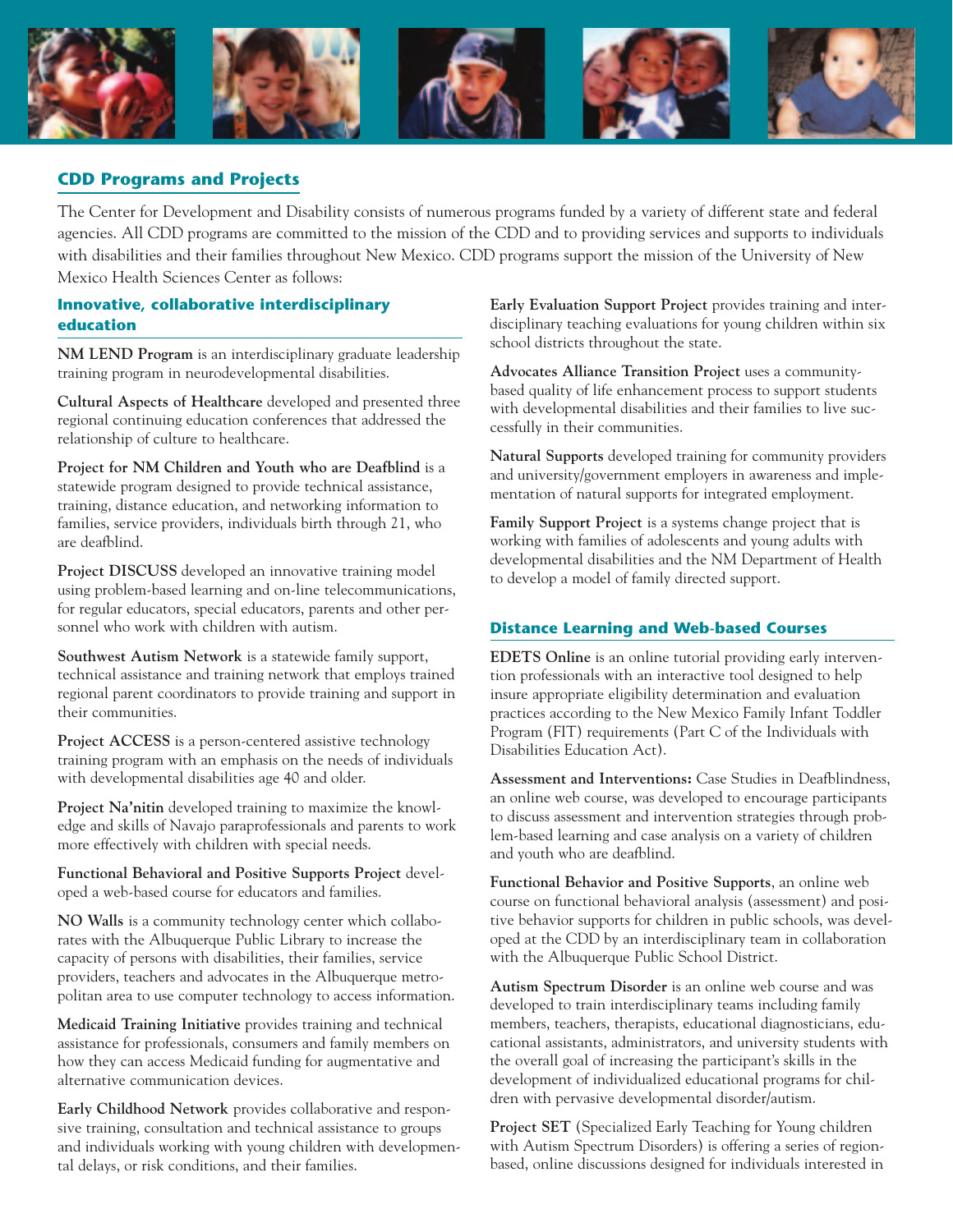

young children, up to five years of age, with confirmation of Autism Spectrum Disorder diagnosis.

**Overview of Deafblindness with an Emphasis in Communication** is an online web course sponsored by the CDD and the University of New Mexico Special Education Program, Emphasis in Mental Retardation and Severe Disabilities and is designed for families, individuals, or educational teams working with an individual who is deafblind.

#### **Applied Research and Policy Analysis**

**Project SET** is investigating the effectiveness of educational interventions in young children with autism.

**Autism Genetics Study** is a collaborative project with Duke University exploring the genetic causes of autism.

**Emotion-Related Learning and Affective Identification in Children with Autism** is an interdisciplinary pilot project investigating the abilities of children with autism to change their behavior by using information in the environment.

**SSI Research Project** is a national collaborative project investigating the use of interdisciplinary diagnostic team evaluation in determining eligibility for the SSI program.

**Infrastructure Study** is studying the recruitment and retention of care providers for adults with developmental disabilities in the community.

**Long Term Services Division Database** oversees the collection and analysis of data around staff training and turn-over of personnel in community agencies.

**Disability Surveillance Alliance**, in response to Senate Memorial 8, will examine strategies that will lead to the creation of a statewide disability surveillance system and make recommendations on funding such a system for the NM State Legislature.

**Annual Research Symposium on Disability and Health in New Mexico** is held in collaboration with the NM Department of Health.

**Technical Assistance Document for Professional Judgment**, developed in collaboration with NMSU and disseminated nationally, created guidelines for the use of developmental delay as an Educational Exceptionality.

**Transition Project** is collecting qualitative data from current or former students and their families regarding their experience of school support to transition from school to community.

**Performance Standards and Benchmarks for Three and Four Year Old Children** is a policy document that provides educational guidance for adults working with young children to promote developmentally appropriate practice.

**Early Evaluation Report Project** as a collaborative project with NMSU created guidelines for interdisciplinary evaluation reports for young children & families.

**The Report Writing Project** utilizes UNM Telemedicine facilities to link Early Childhood Services at the CDD with New Mexico State University, staff from three NM school districts and early intervention programs to develop guidelines for report writing in early childhood.

#### **Interdisciplinary Healthcare**

**Early Childhood Evaluation Program** provides statewide diagnostic developmental evaluation services for children birth to three years of age in their communities.

**Autism Diagnostic Clinic** sees children ages three to 21 to confirm or rule out the diagnosis of autism.

**Supports and Assessment for Feeding and Eating (SAFE) Clinic** is a lifespan feeding and aspiration prevention clinic for individuals with developmental disabilities.

**Medically Fragile Case Management Program** provides nurse case management services to medically fragile individuals and their families throughout New Mexico.

**Indian Children's Program** provides supplemental services to Native American children birth through 21 years old who have developmental disabilities and special needs.

**Assistive Technology Program** provides on-site evaluation of modifications or adaptations.

#### **Dissemination of Information**

**CDD Resource Center and Library** has a web-based catalogue of comprehensive resources, consisting of books, videocassettes, audiocassettes, training manuals, and periodicals, that address the information needs of individuals with disabilities, their families, providers and advocates.

**Information Center for NM with Disabilities and Babynet** is an information and referral center.

**CDD Website** features Center programs, projects, and links to local, state, and national resources: http://cdd.unm.edu.

**Early Childhood UPDATES** is the monthly early childhood newsletter disseminated nationwide by Early Childhood Division.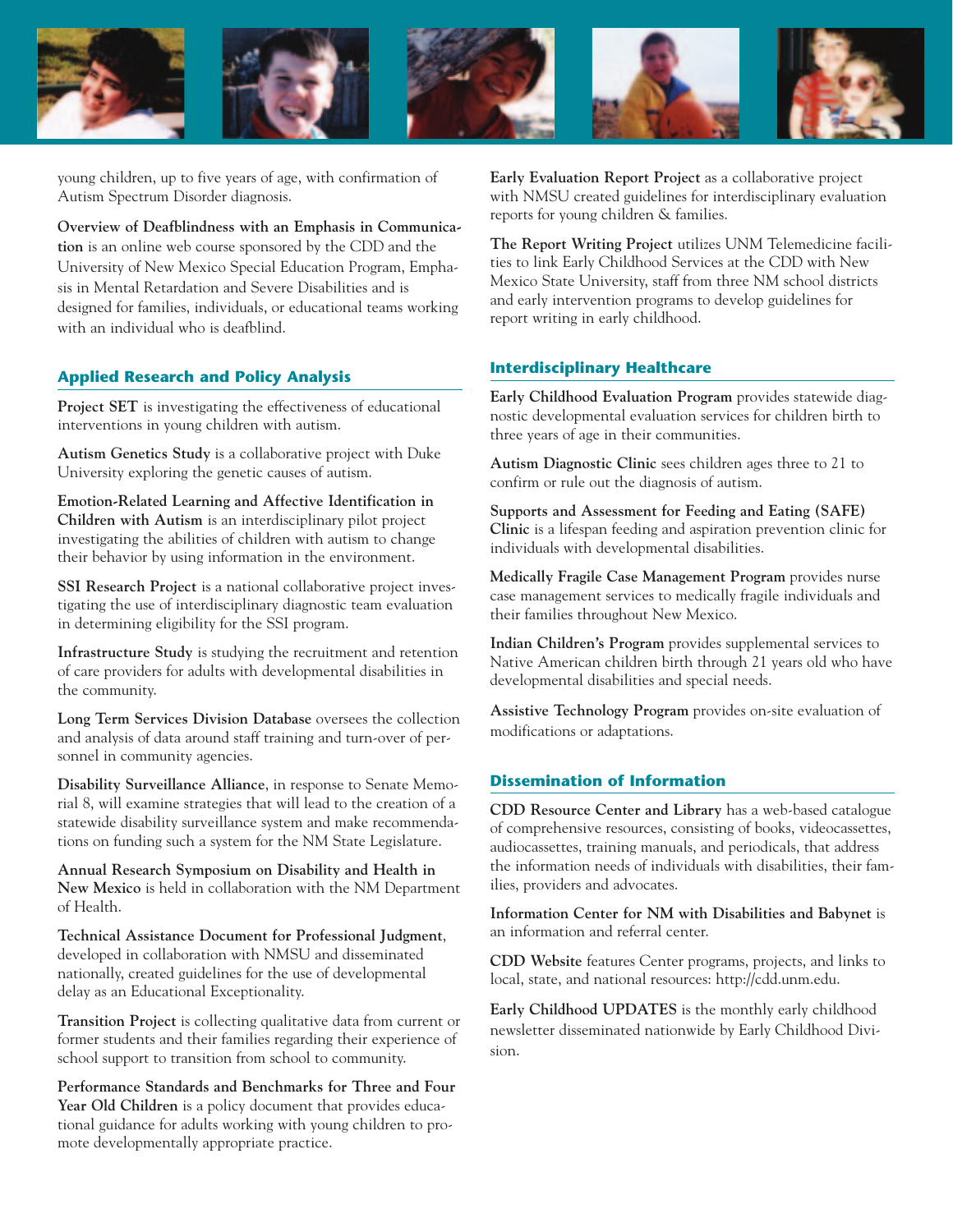

#### **Resources Developed by CDD Programs**

**Assessment to IFSP: The Family Centered Journey** was accepted by CLAS, The Early Childhood Research Institute on Culturally and Linguistically Appropriate Services, at the University of Illinois, for national dissemination. It will be featured on their website at: http://clas.uiuc.edu

**Building Bridges for Navajo Families and Children** (revised 2000) Developed and produced by Early Childhood Network.

**Performance Standards and Benchmarks for Three and Four Year Old Children.** Developed and produced by Early Childhood Network for the New Mexico State Department of Education.

**Technical Assistance Document for the Category of Developmental Delay and Use of Professional Judgement.** Developed and produced by Early Childhood Network in collaboration with New Mexico State University for the New Mexico State Department of Education.

**Navajo Perspective of development and disability,** Allison, S.R. & Vining C.B., curriculum – training manual and Power Point Presentation. University of New Mexico, Center for Development & Disability, Project Na'nitin.

**My Child: A Message for New Navajo Parents with a Child With Special Needs.** Allison, S.R., a brochure for expectant parents of a child with a disability and/or parents living with an infant with a disability. University of New Mexico, Center for Development & Disability, Project Na'nitin.

#### **CDD Data For FY01**

**240** healthcare professional students from several different disciplines (medicine, nursing, physical therapy, occupational therapy, speech therapy, audiology, social work, nutrition, psychology, and health administration) received training on developmental disabilities from CDD faculty and staff.

**5900** healthcare providers, educators, paraprofessionals, parents and self-advocates participated in CDD training activities held throughout New Mexico.

CDD programs provided case management and/or evaluation services to **1080** New Mexicans.

Training and technical assistance activities conducted by CDD programs were held in **91%** (30/33) of the counties in New Mexico.

The CDD Resource Center assisted **720** providers, parents, self-advocates, educators and state agency staff with accessing disability related information.

**Aee Neheeh Haleehgo …, When You are Expecting … Helpful Tips For Healthy Pregnancies and Children.** Haskey, G. & Begay G.A., booklet for expecting parents. University of New Mexico, Center for Development & Disability, Project Na'nitin.

**My Special Child: A Message of Hope.** Allison, S.R., Vining C.B., Haskey, G. & Narrated by Tom and Janet Slowman-Chee, tape recording, recorded in English & Navajo. University of New Mexico, Center for Development & Disability, Project Na'nitin.

**Application of DEP to Early Childhood Special Education, Dine' Education Philosophy Model.** Adapted by Vining C.B. & Haskey, G., University of New Mexico, Center for Development & Disability, Project Na'nitin.

**Cultural Variables affecting research with Native American populations.** Westby, C. & Vining C.B., ASHA and SID 14- Communication Disorders and Sciences in Culturally and Linguistically Diverse (CLD) Populations. Unpublished manuscript.

**Families as Faculty Project.** Baker-McCue, T., a training guide to a family-centered care curriculum for medical students. Developed by Parents Reaching Out in partnership with The Center for Development and Disability.

**DISCUSS Facilitator Training Manual. O**sbourn, P. Kalberg, W., Trott, M., Wright, K., Taylor, K., Liddell, J., University of New Mexico, Center for Development & Disability, Project DISCUSS.

**Facilitator Training Video.** Osbourn, P., Kalberg, W., Trott, M., Wright, K., Taylor, K., Liddell, J., University of New Mexico, Center for Development & Disability, Project DISCUSS.

**DISCUSS Casebook.** Osbourn, P., Kalberg, W., Trott, M. Wright, K., Taylor, K., Liddell, J., University of New Mexico, Center for Development & Disability, Project DISCUSS.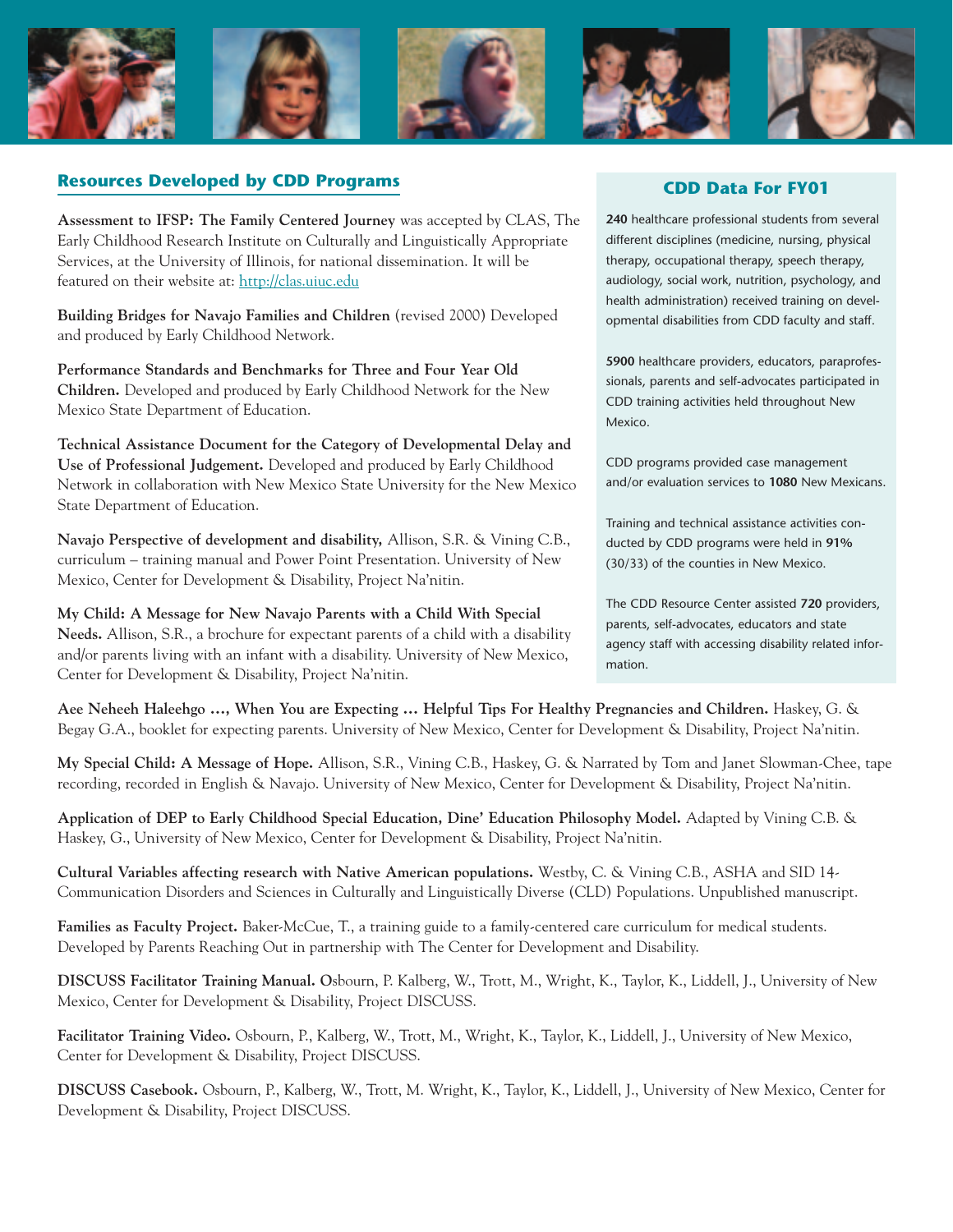

#### **Publications by CDD Staff & Faculty**

Ashley-KochA, Menold MM, Joyner K, Mason S, Poole C, Donnelly S, Wopert C, Ravan S, Abramson RK, De long GR, Cuccaro ML, VonWendt L, McClain C, Wright H, Vance JM, Gilbert JR, Pericak-Vance MA (2000) "Examination of epigenetic factors and gene-gene interactions influencing genetic susceptibility at chromosome 7 and 15 for autistic disorder", Am J Hum Genet 67:46.

Crowe, T.K.,VanLeit, B.& Berghmans,K. "Mothers of Child Care Assistance: The Impact of a Child's Disability". (2000) American Journal of Occupational Therapy. 54, 52-58.

McClain, C., Provost, E. Crowe, TK., "Motor Development in Two-Year-Old Typically Developing Native American Children on the Bayley Scales of Infant Development II Motor Scale", (2000) Pediatric Physical Therapy, 12, 1

Provost, B., Crowe, TK. & McClain, C., "Concurrent Validity of the BSID II Motor Scale and Peabody Development Motor Scales in Two-Year-Old Children", (2001) Physical and Occupational Therapy in Pediatrics, Vol I, (2000).

Stevens, J., Ibanez, B. and Ford, G. "Person Power Tools to Grow Your Dreams: The Advocates Alliance and Natural Supports Projects", Journal of Intellectual Disability Research. Volume 44 (parts 3 and 4) P329, 475, 480.

VanHorn, J. (with Gerety, M. and Fulreader, C.) "Collaborative training and technical assistance relationships: how we are…", Zero to Three, June/July 2000, 36-37.

VanLeit, B. Crowe, T.K. & Waterman, K., "Essentials for Successful Integration of Problem-Based Learning in Occupational Therapy Curricula". (2000) Innovations in Occupational Therapy Education. 78-94.

#### **National & International Presentations**

Burtner, P.A., McClain, M.P. & Crowe, T.K., Survey of Standardized Assessment Used by Occupational Therapists in Southwestern Schools. American Occupational Therapy Association, Seattle, WA.

Crowe, T.K., International Occupational Therapy Education (Panel Moderator), American Occupational Therapy Association, Philadelphia, PA.

Crowe, T.K., Introduction to PBL and PBL Facilitation Workshop, Louisiana State University, New Orleans, LA.

Crowe, T.K., Introduction to PBL and PBL Facilitation Workshop, North Park University, Chicago, IL.

Crowe, T.K., & Van Leit, B., Health Promotion for Mothers of Children with Disabilities. American Occupational Therapy Association, Seattle, WA.

Crowe, T.K., Visiting Professor, Practicing in Culturally Rich Communities, School of Occupational Therapy, St. Bartholomew's & the Royal London School of Medicine and Dentistry, Queen Mary and Westfield College, University of London, London, U.K.

Kodituwakku, P. W. May, P.A. & Viljoun, D. (March 2000). Executive control functioning in children with fetal alchohol syndrome: A cross-cultural perspective. National Institute of Health, Bethesda, Maryland.

Liddell, J. & parent Diana Martinez, "Families of Children with Autism as Advocates and Local Experts in Rural and Geographically Isolated Communities.", 11th Annual IASSID World Congress, Seattle WA, August 6, 2000

Osbourn, P., "Classroom Assessment for Young Children with Autism", Academy for Teachers of Young Children, Lubbock, TX, July, 2000.

Osbourn, P., Aranda, C., "Parents Role On Educational Teams: Results of Project DISCUSS", 11th IASSID World Congress, Seattle , WA., August, 2000

Osbourn., P., "Influence of Language and Communication on Cultural Competence"., Cluster Meeting for Safe Street, Safe Kids Project, National Civic League, Albuquerque, NM., April, 2001.

Pedersen, Mette (2000) Division of Early Childhood/Council for Exceptional Children – International Conference, Developing Partnerships for Collaboration in Training and Technical Assistance (with K. Derer, NMSU, and M. Landazuri, New Mexico Department of Education), Albuquerque New Mexico

Richardson, C. H. Cultural Self-Assessment of Organizations. ISSAID Conference, Seattle, WA, August 2000. Stevens, J., Ibanez, B. and Ford, G., "Person Power

Stevens, J., Ibanez, B. and Ford, G. "Person Power Tools to Grow Your Dreams: The Advocates Alliance and Natural Supports Projects", 11th IASSID World Congress, Seattle, WA, August 2000

Van Horn, Jacqui (2000) Division of Early Childhood/Council for Exceptional Children – International Conference, Bridging Family and Professional Knowledge and expertise through Assessment and Planning (with B.French and N. Smith, The Children's Workshop, Clayton, NM) Albuquerque New Mexico

Wright, K., Taylor, K., "Project DISCUSS – Building Partnerships Through Training"., Poster Session 2000 International TASH Conference., Miami, Florida., December, 2000